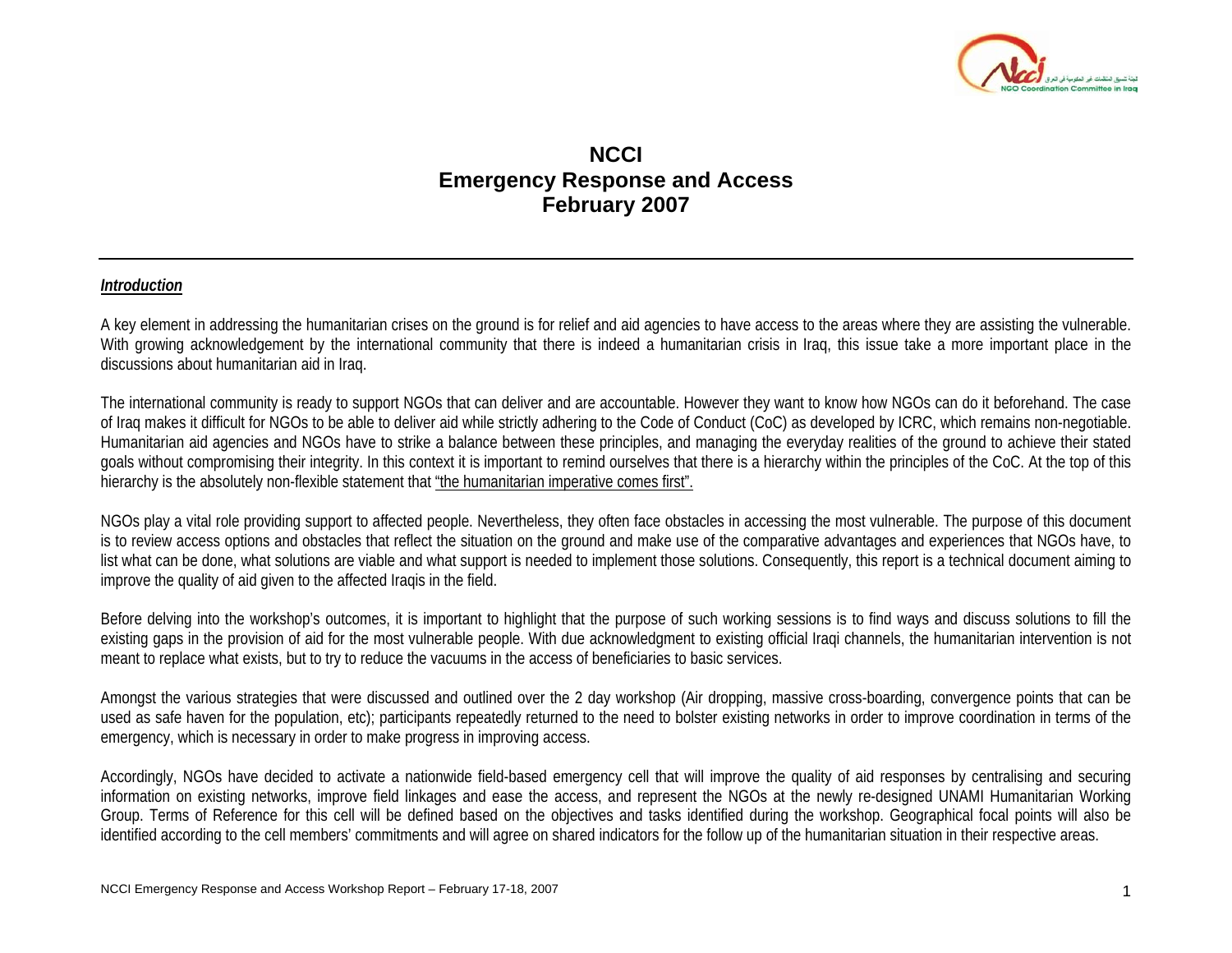

#### *Main Findings*

After participants identified obstacles and bottlenecks that reduce the humanitarian operating space, some common issues were raised to help increase access. Solutions were proposed to bypass the main barriers and blockages.

Despite their presence on the ground and their capacity to deliver, it has to be stated that NGOs cannot independently provide all the solutions nor respond to all the needs. A coordinated, global and inclusive strategy is needed with all the stakeholders involved in order to provide appropriate responses to the humanitarian crisis in Iraq.

Obviously, it has to be underlined that Humanitarian Operational Space is not given as an established space and that access is never taken for granted. Both have to be developed and sustained on a daily basis.

Four main issues are indispensable for access:

## ¾ **Presence on the ground**

It is a very basic premise, but you have to actually be on the ground trying to bypass obstacles in order to succeed. Accompanying attempts to counter barriers such as checkpoints requires creativity. This might appear obvious and trite, but it is often forgotten in distance programming interventions.

## ¾ **The need for coordination and networking**

With the increasing lack of trust and the quasi impossibility to move freely in central Iraq, coordination and networking are needed more than ever, to provide updated and accurate information, as well as in terms of keys contacts on the ground (that can facilitate access) or lobbying relays with authorities and main stakeholders.

## ¾ **The need to diversify resources**

Human resources, but also physical or financial resources need to be diversified to increase opportunities for access on the ground, as access is very often possible at a local level only. This means that staff should be diversified, and vehicles and drivers are available to transport goods from a point to another; warehouses strategically located for pre-positioning goods in various access points, etc.

## ¾ **Trust and Timing**

The quicker goods are delivered the better. Timing in terms of obtaining authorisations, responding to a crises and delivering goods is an important issue and can be shortened by creating links and relationships at local – community levels. Organisations that have better access to a spot are often those who have been working in the area for a while, are known to the communities, or are originally from the area. Indeed, creating trust is a critical issue and, time is a great concern for humanitarian organisations in order to save lives. Being present soon after a disaster or a big crisis can increase access as the acceptance and credibility of the organisation is reinforced by its actions as perceived by the community.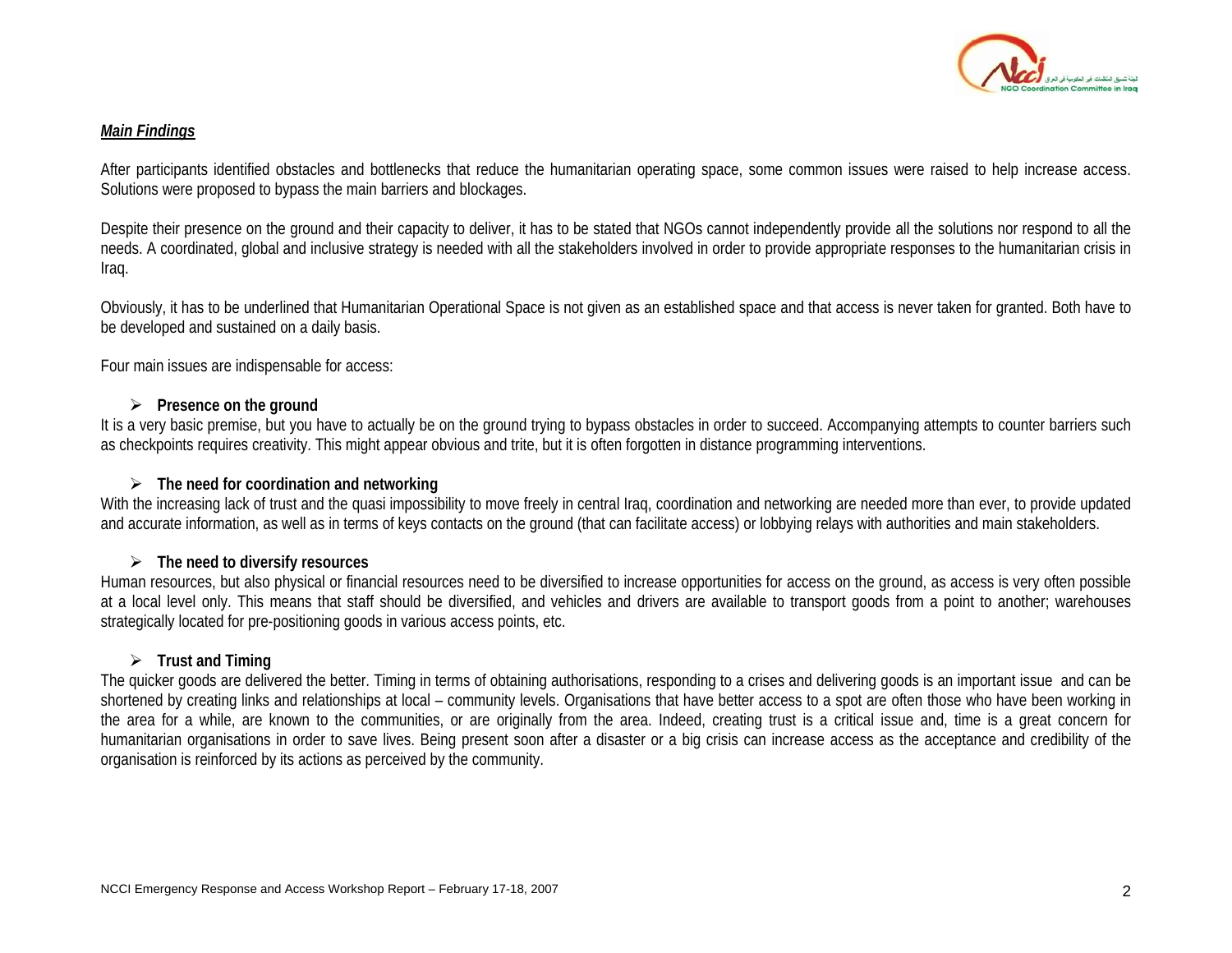

#### *Matrix 1: Resources Vs Obstacles / Bottlenecks*

*It should be noted that these obstacles and the Matrix in general, refer primarily to the situation in the Central and South Iraq, and not Iraqi Kurdistan. This is because the levels of violence are lower in the North, reconstruction is further advanced, operational humanitarian space above the Green Line is at least partially respected and remote management is not generally necessary. As such, the Northern area is and can be used for cross-boundary strategies for the time being.*

The participants have raised 2 main sets of obstacles for access to beneficiaries. There are obstacles that can be solved directly by NGOs during their intervention and those that can be solved by other partners through an efficient networking process.

There is a third set that will not be developed here which is more relevant to the context or the current insecurity and on which NGOs cannot have an effect to improve it, even if it affects them. Indeed, these obstacles can only be solved in the long-term with the support of all actors in Iraq.

Regarding the first point participants raised 3 ranges of solutions that can ease NGO access: **Networking, Diversity of Human Resources** and, above these 2 points, focusing on solutions at a **local level**.

Regarding the second point, solutions have mainly to be found with partners and the international community.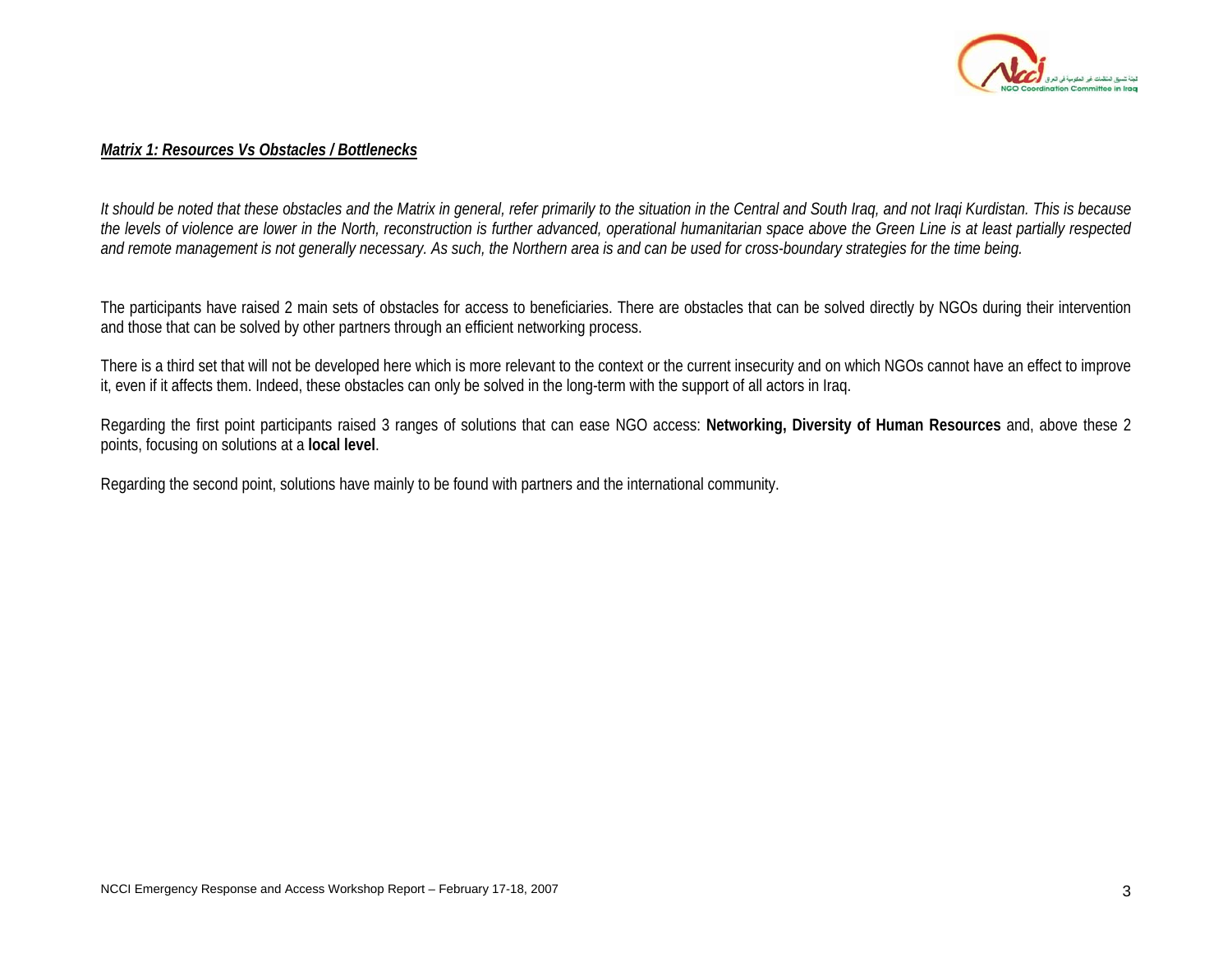

| <b>Access obstacles</b>     | <b>Concerns and constraints</b>                                             | <b>Existing Resources</b>                           | <b>Needed Resources</b>                                               |
|-----------------------------|-----------------------------------------------------------------------------|-----------------------------------------------------|-----------------------------------------------------------------------|
| Unpredictability            | • Attacks and reprisal attacks                                              | • Networking and coordination:                      | · local relationship managed at                                       |
|                             | • Rumours and information on the field                                      | Information exchange and cross-                     | an organizational level - not an                                      |
| The situation in Iraq is    | • Political or local decisions                                              | checking                                            | individual level within the                                           |
| changing on a daily - even  | • Critical need for flexibility in the implementation of                    | • Local based relationships with an                 | organisation                                                          |
| hourly - basis.             | projects, including accessibility, flexibility and<br>neutrality of funding | organisations as opposed to<br>individuals          | • Develop pre-positioning at all<br>levels from local to regional     |
|                             | • Change of Interlocutors                                                   |                                                     | (Neighbouring countries)                                              |
|                             | • Change of rules                                                           |                                                     | • Lobby political leaders and                                         |
|                             |                                                                             |                                                     | International stakeholders                                            |
|                             |                                                                             | <b>Keys Contacts</b>                                | <b>Keys Actors to be engaged</b>                                      |
|                             |                                                                             | NGOs, NCCI; Local Authorities; Local                | Donors; International                                                 |
|                             |                                                                             | Leaders; population                                 | Community; UN; Local Leaders;<br>Local NGOs; Local and regional       |
|                             |                                                                             |                                                     | <b>Authorities</b>                                                    |
|                             |                                                                             |                                                     |                                                                       |
| Multiplicity of Official    | • Coalition strategy                                                        | • Develop contacts at the local level               | • Promote humanitarian specific                                       |
| <b>Interlocutors</b>        | • Insurgency                                                                | • Deal with forces on the ground                    | status and intervention                                               |
| The Iraqi Government is     | • Local sustainability<br>• Regional and international policy, agenda,      | • Coordination and networking                       | modalities at the local and the<br>regional levels.                   |
| contested and resisted, and | reactions and timetable                                                     |                                                     | • Raise the awareness on                                              |
| there are sometimes         | • conflicting agenda                                                        |                                                     | Humanitarian actions and actors                                       |
| several powers in charge of | · Sectarian / factional divides                                             |                                                     | • Global and Inclusive                                                |
| authorisations (MNF-I; GoI; | • The Ministries responsible for responding to                              |                                                     | humanitarian strategy                                                 |
| Local powers)               | humanitarian emergencies are not legitimate in all                          |                                                     | • Increase coordination and                                           |
|                             | areas<br>• National emergency response strategies are not                   |                                                     | networking<br>• Lobby authorities and Forces                          |
|                             | fully in place                                                              |                                                     | on the ground to create                                               |
|                             | • Obtaining Authorisations is a lengthy process and                         |                                                     | humanitarian corridors                                                |
|                             | are not always accepted by others powers present                            |                                                     |                                                                       |
|                             | or responsible in an area                                                   | <b>Keys Contacts</b><br>NCCI; LNGOs; Local Leaders; | <b>Keys Actors to be engaged</b><br>Media, Authorities, International |
|                             | • Multiplication of deals at local levels (particularly<br>when travelling) | Forces on the ground; local                         | Community; UN; Forces on the                                          |
|                             |                                                                             | authorities                                         | ground                                                                |
|                             |                                                                             |                                                     |                                                                       |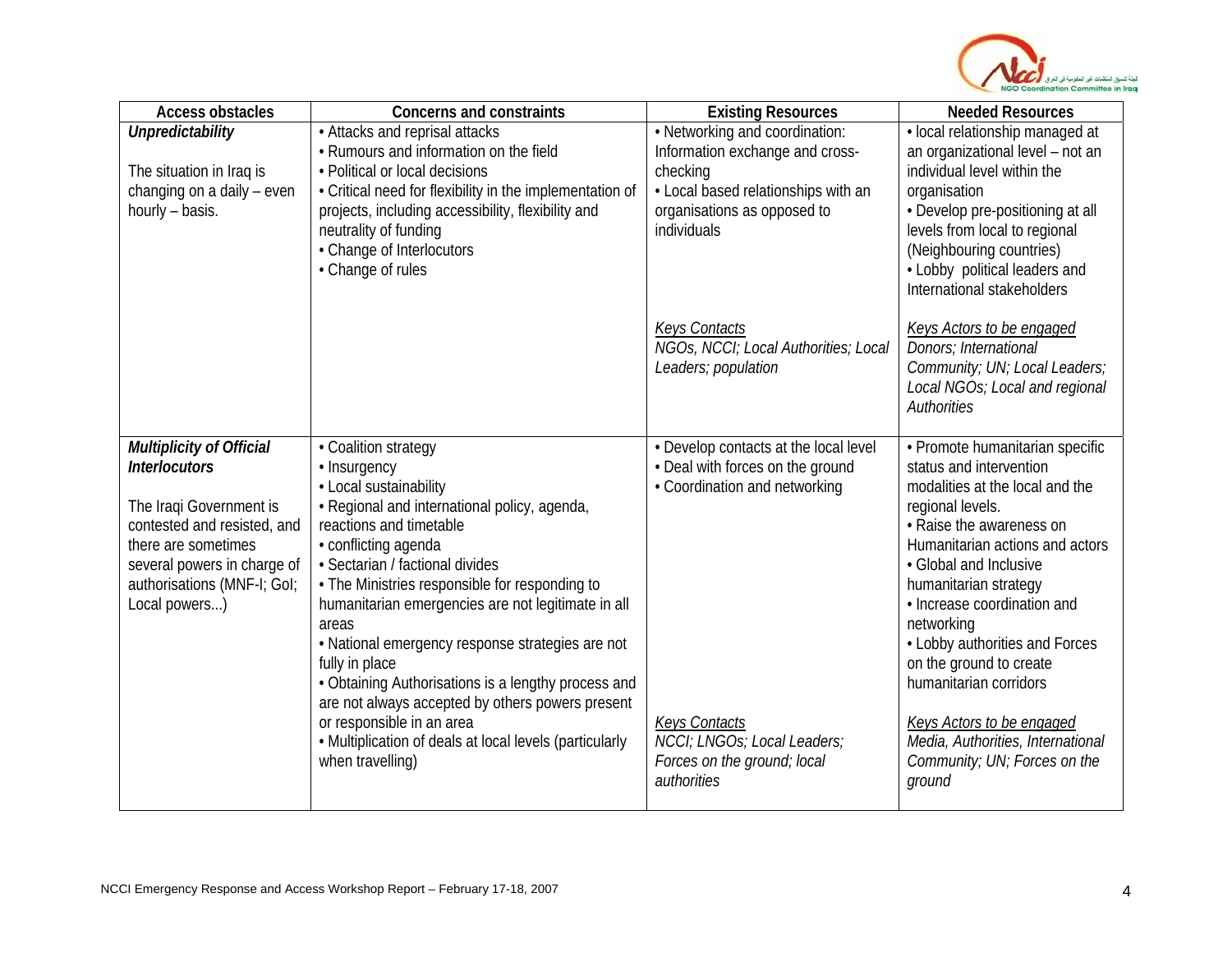

| <b>Access obstacles</b>       | <b>Concerns and constraints</b>                       | <b>Existing Resources</b>           | <b>Needed Resources</b>           |
|-------------------------------|-------------------------------------------------------|-------------------------------------|-----------------------------------|
| Reliable data for available   | • Lack of stability and security                      | • Advocacy on needs and on          | • Advocacy at the International   |
| funds                         | • Lack of trust (within country and between different | assistance                          | Level                             |
|                               | actors)                                               | • NGOs' presence on the field       | • Declaration of a Humanitarian   |
| The emergency funds that      | • Remote management                                   | • Existing network for coordination | Crisis in Iraq                    |
| are available are often not   | • Lack of recognised monitoring process (by           | and information exchange            | • Need to include all actors      |
| neutral, not flexible,        | concerned actors)                                     | • Various sources of data           | • Create new channels to          |
| severely limited, or take too | • Lack of knowledge about which NNGOs are             |                                     | complement existing funding       |
| long to be disbursed.         | reliable and implement valuable humanitarian work     |                                     | bodies                            |
|                               | • Perception that Iraq is a 'wealthy' country that    |                                     | • Have a centralised information  |
|                               | should cover humanitarian emergency needs             |                                     | management centre                 |
|                               | • Over-assessments without responses that             |                                     | • Agree on indicators and         |
|                               | increase lack of trust                                |                                     | monitoring mechanisms             |
|                               | • Teams are reduced and overstretched and             |                                     | • Increase coordination and       |
|                               | cannot expand their networks                          |                                     | networking                        |
|                               | • Quick impact responses are limited                  |                                     |                                   |
|                               | • Few resources to maintain networks at the local     |                                     |                                   |
|                               | level                                                 | <b>Keys Contacts</b>                | Keys Actors to be engaged         |
|                               | • New solutions of access cannot be explored          | UN; NGOs; NCCI; Media               | Media, Authorities, International |
|                               |                                                       |                                     | Community; Donors;                |
|                               |                                                       |                                     | International humanitarian        |
|                               |                                                       |                                     | Platforms; UN                     |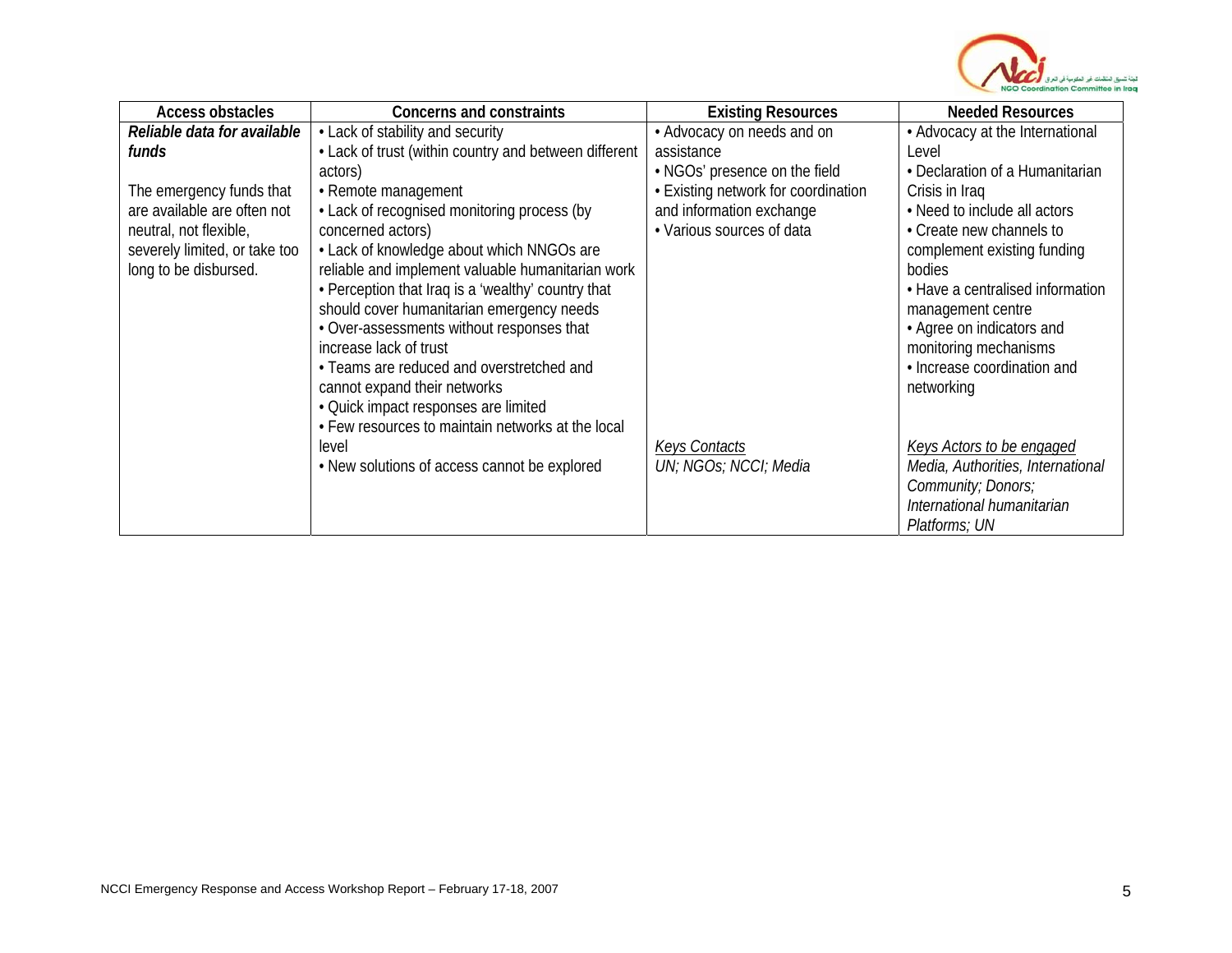

| <b>Access obstacles</b>                      | <b>Concerns and constraints</b>                                                           | <b>Existing Resources</b>              | <b>Needed Resources</b>           |
|----------------------------------------------|-------------------------------------------------------------------------------------------|----------------------------------------|-----------------------------------|
| Global insecurity and                        | • All belligerent activity, including indiscriminate                                      | • Awareness and education of           | • Awareness and education of      |
| absence of a proper and                      | attacks against civilians and lack of recognition of                                      | Humanitarian principles to gain        | Humanitarian principles to gain   |
| neutral Operational                          | and respect for IHL and HRL                                                               | support and protection from local      | support and protection from local |
| Humanitarian Space                           | • Lack of' communication between NGOs                                                     | communities                            | communities                       |
|                                              | • The needs of the population are not met which                                           | • Deals with armed groups to have      | • Deal with forces and armed      |
| Insecurity is the overriding                 | increase resentment against organisations.                                                | access and be protected                | groups to have access and be      |
| obstacle that prevents the                   | • Absence of the rule of law                                                              | • Advocate for the respect of IHL and  | protected                         |
| humanitarian means that                      | • Absence of trust                                                                        | Rule of Law                            | • Advocate for the respect of IHL |
| are available from being                     | • Absence of knowledge about and suspicion of                                             | • Advocate for and increase neutrality | and Rule of Law                   |
| deployed to their maximum                    | humanitarian actors; Lack of visibility and definition                                    | • Use and develop local relays and     | • Advocate for an increase        |
| potential in a timely and                    | of NGOs and aid agencies; and absence of ability                                          | keys partners at the local level       | neutrality                        |
| effective manner.                            | to protect humanitarian actors; and impossibility for                                     | • Peer assessments and monitoring      | • Peer assessments and            |
|                                              | long-term awareness raising campaigns as to what                                          | (through more coordination and         | monitoring (through more          |
| Lines between Militaries,                    | an NGO is                                                                                 | networking)                            | coordination and networking)      |
| Aid workers, Political                       | • Humanitarian assistance as a key part of the                                            | • Strategy of capacity building of     | • Advocate having specific rules  |
| bodies etc are blurred                       | Coalition's political agenda or militias one                                              | NGOs staff                             | for humanitarian actors to        |
| and perception of aid                        | · Security Plans (curfews, border closures, etc)                                          | • Existing network for coordination    | bypass security plans.            |
| agencies are biased                          | • Humanitarian actors are denied access to areas                                          | and advocacy                           |                                   |
|                                              | most severely affected by official or unofficial                                          |                                        |                                   |
| Operational humanitarian                     | forces                                                                                    |                                        |                                   |
| Space is severely                            | . NGOs obliged to operate with extreme caution                                            |                                        |                                   |
| restricted.                                  | and discretion, struggling to continue operations                                         |                                        |                                   |
|                                              | while trying to maintain independence making it                                           |                                        |                                   |
| The limited Humanitarian                     | difficult / impossible to communicate and advocate                                        |                                        |                                   |
| Space available is used                      | in a proper way                                                                           |                                        |                                   |
| mainly by INGOs and<br>LNGOs. Some LNGOs are | • Diminished acceptance and legitimacy of<br>humanitarian actors in the eyes of the local |                                        |                                   |
| very efficient and have                      | population                                                                                |                                        |                                   |
| "access".                                    | . Increase in insecurity of local populations that                                        |                                        |                                   |
|                                              | cannot protect aid workers                                                                |                                        |                                   |
|                                              | • Long delays in providing humanitarian assistance                                        |                                        |                                   |
|                                              | • The full range of humanitarian activities required                                      | <b>Keys Contacts</b>                   | Keys Actors to be engaged         |
|                                              | cannot be implemented                                                                     | LNGOs, NCCI; Local Authorities;        | Media, Authorities, Forces on the |
|                                              | • Coping mechanisms of host communities are                                               | Local Leaders; population; Forces on   | ground; UN                        |
|                                              | eroding                                                                                   | the Ground; Media                      |                                   |
|                                              |                                                                                           |                                        |                                   |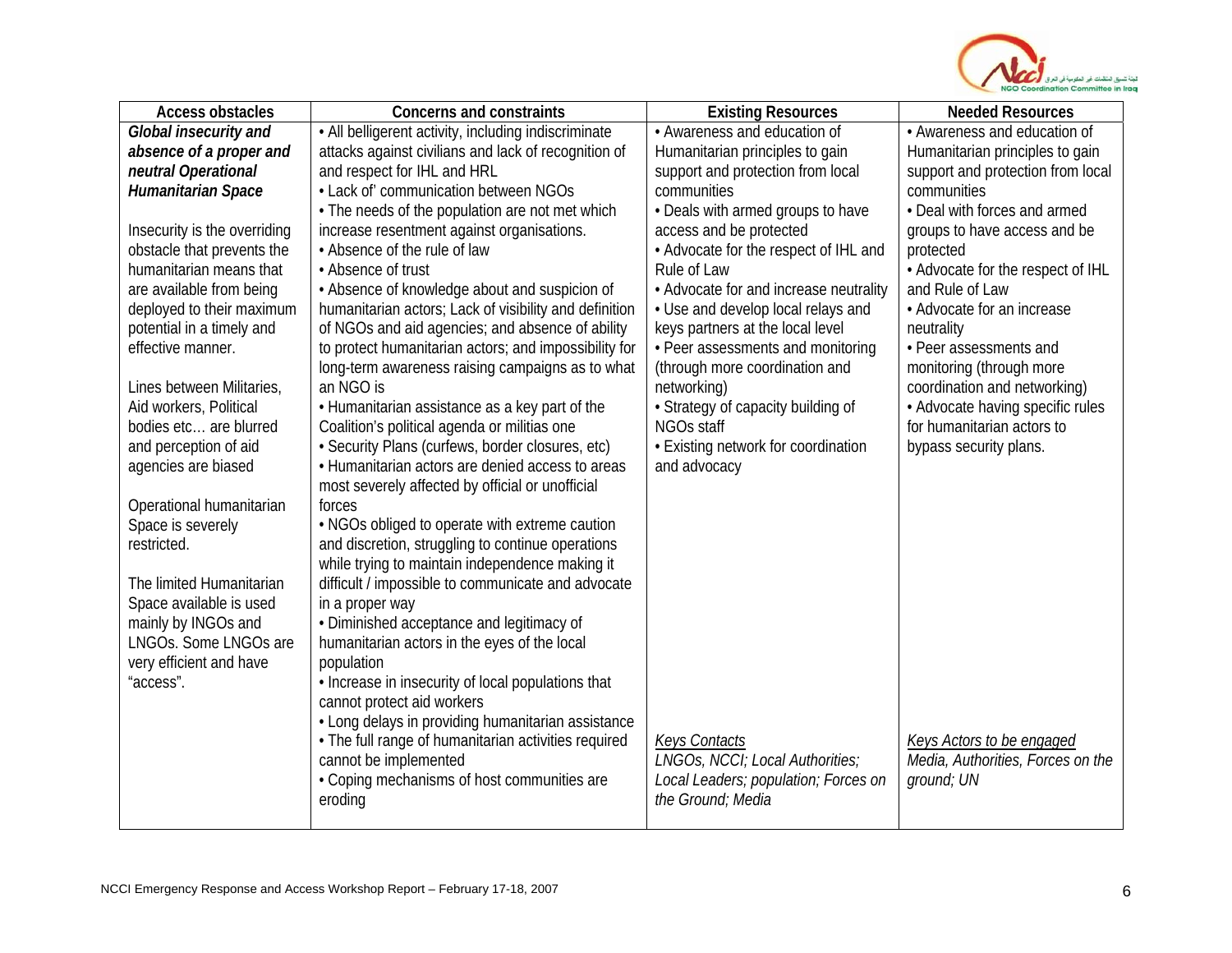<span id="page-6-0"></span>

| <b>Access obstacles</b>            | <b>Concerns and constraints</b>                                                                 | <b>Existing Resources</b>                          | <b>Needed Resources</b>                                 |
|------------------------------------|-------------------------------------------------------------------------------------------------|----------------------------------------------------|---------------------------------------------------------|
| <b>Human Resources</b>             | • General insecurity (Intimidation, Violence and                                                | • Networking and coordination                      | • Neutral and adequate funds                            |
|                                    | crime directed specifically at educated and expert                                              | between NGOs                                       | • Awareness and education on                            |
| There is a high turnover of        | individuals: for example, kidnapping, torture,                                                  | • Reliance on key organisations and                | NGOs' specifics to protect aid                          |
| staff and difficulty to fill local | murder, etc)                                                                                    | local resources to facilitate access               | workers on the field                                    |
| management positions               | • Lacks of funds lead to short visibility, low salaries                                         | with a preference for an organisation-             | • Increase security and                                 |
| (brain drain)                      | despite a high level of requested commitments and                                               | based contact list, which avoids                   | application of the Rule of Law                          |
|                                    | competencies<br>• Reduced capacity of organisations to recruit and                              | breaking the chain if an individual<br>disappears. |                                                         |
|                                    | keep talented and clever people who are able to                                                 | • Dealing at the local level to have               |                                                         |
|                                    | foster access                                                                                   | more protection for neutral people                 |                                                         |
|                                    | • The chain of access can be broken with the                                                    | · Diversified staffs (sect, community,             |                                                         |
|                                    | disappearance of one main individual key contact                                                | tribe, $etc$ )                                     |                                                         |
|                                    | · Sectarian divisions within agencies staff                                                     |                                                    |                                                         |
|                                    | • Reduced cross communities movements                                                           | Keys Contacts <sup>1</sup>                         | Keys Actors to be engaged                               |
|                                    |                                                                                                 | Local NGOs, NCCI; Local networks;                  | Neutral donors; Media;                                  |
|                                    |                                                                                                 | Local Communities, Local Leaders;                  | International Community; UN;                            |
|                                    |                                                                                                 | Local authorities, Forces on the                   | Forces on the Ground; Local and<br>national authorities |
|                                    |                                                                                                 | ground                                             |                                                         |
| Distance programming               | • Insecurity or perception of insecurity                                                        | • Building capacity of national staffs             | • Funds for more exchanges                              |
|                                    | . Impossibility for International staffs to go into hot                                         | • Transfer of responsibilities                     | between people in the field and                         |
|                                    | areas or to stay full time in other areas in Central                                            | · Bringing best practices, experiences             | remote managers                                         |
|                                    | Iraq                                                                                            | and ideas from other countries                     | • Advocate to increase respect of                       |
|                                    | . Impossibility for some staff to go to an area                                                 | • Advocate to increase respect of IHL              | IHL and Rule of Law to increase                         |
|                                    | • Lack of creativity from those who are not on the                                              | and Rule of Law                                    | the possibility to educate remote                       |
|                                    | field or are unable to understand local conditions<br>• Misperceptions are impossible to manage |                                                    | managers to the reality on the<br>ground                |
|                                    | • Transfer of risks and not of responsibilities                                                 |                                                    | • Agree on indicators and                               |
|                                    | • Lack of knowledge about local realities                                                       |                                                    | monitoring mechanisms                                   |
|                                    | • Lack of visibility, monitoring, and external                                                  |                                                    |                                                         |
|                                    | evaluations                                                                                     | <b>Keys Contacts</b>                               | <b>Keys Actors to be engaged</b>                        |
|                                    |                                                                                                 | Local NGOs, NCCI; INGOs; Training                  | Donors; International                                   |
|                                    |                                                                                                 | Centres; Donors community;                         | Community; UN; Authorities;                             |
|                                    |                                                                                                 | International Community; UN; Media;                | Leaders and Forces on the                               |
|                                    |                                                                                                 | Authorities; Forces on the Ground                  | Ground                                                  |

! Keys contacts and Keys actors are listed in Annex 1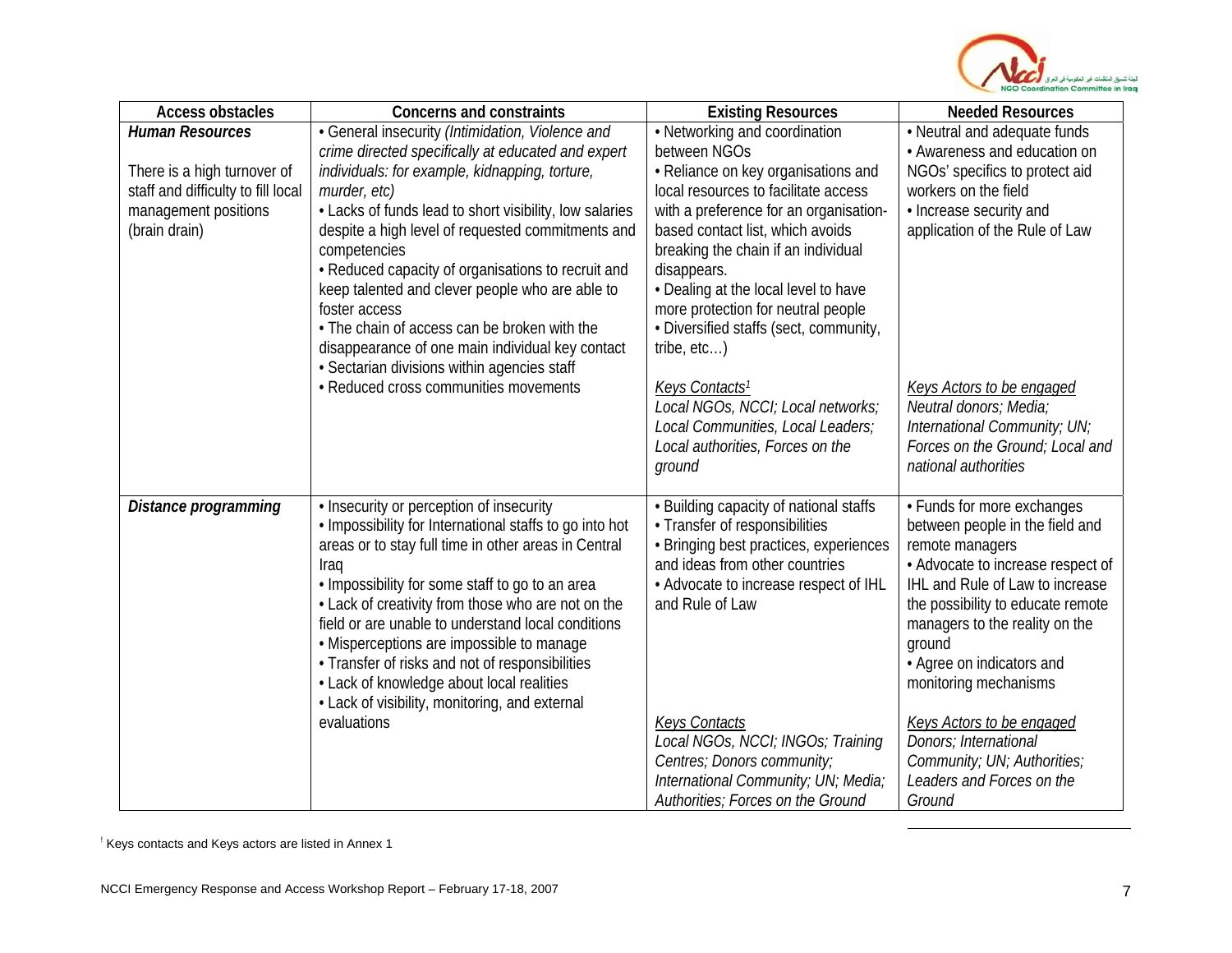

| <b>Access obstacles</b> | <b>Concerns and constraints</b>                     | <b>Existing Resources</b>               | <b>Needed Resources</b>           |
|-------------------------|-----------------------------------------------------|-----------------------------------------|-----------------------------------|
| Over or fragmented      | • Danger of beneficiary and host community fatigue  | • First assessment with distribution of | • Flexible funds (for more        |
| <i>assessments</i> of   | and disillusionment in humanitarian response        | some goods                              | assessments with a first          |
| emergency needs         | • Lack of funds to cover the needs                  | • Peer- assessments through             | distribution; to launch           |
|                         | . Rely on local contacts who over estimate needs    | networking, communication,              | assessments only if funds follow) |
|                         | in order to have a consistent response or under     | coordination                            | • Have a centralised information  |
|                         | estimate it for political reasons                   |                                         | management centre                 |
|                         | • Lack of trust                                     |                                         |                                   |
|                         | • Risk that assessments undertaken are not the      |                                         |                                   |
|                         | most suited to context and needs or are not neutral | <b>Keys Contacts</b>                    | <b>Keys Actors to be engaged</b>  |
|                         |                                                     | GOI; International and national         | Donors; International             |
|                         |                                                     | NGOs, Local networks; Local             | Community; UN                     |
|                         |                                                     | Communities, Local Leaders; Donors      |                                   |
|                         |                                                     | community                               |                                   |
| Corruption and          | · Inadequate oversight                              | • Peer monitoring including local       | • Communication and Visibility    |
| conditional support     | • Contracts awarded without necessary financial     | communities                             | • Assistance more flexible and    |
|                         | safeguards;                                         | • Accountability and transparency       | based on needs and context        |
|                         | • Aid is being provided with strings attached       | • Assistance based on needs and         | • Implementation of law           |
|                         | • Inadequate monitoring                             | context                                 |                                   |
|                         | • Critical needs remain unfulfilled and many        |                                         |                                   |
|                         | projects are far behind schedule, and are of a sub- |                                         |                                   |
|                         | standard quality                                    |                                         |                                   |
|                         | • Lack of trust from local populations; jeopardizes |                                         |                                   |
|                         | access, acceptance and perception                   |                                         |                                   |
|                         | • Donors' fatigue and reluctance                    | <b>Keys Contacts</b>                    | <b>Keys Actors to be engaged</b>  |
|                         | • Overall legitimacy of international actors -      | Local NGOs, NCCI; INGOs; Training       | Donors; International             |
|                         | including humanitarian workers - is negatively      | Centres; Donors community; Local        | Community; UN                     |
|                         | effected                                            | Authorities; Local Leaders; population  |                                   |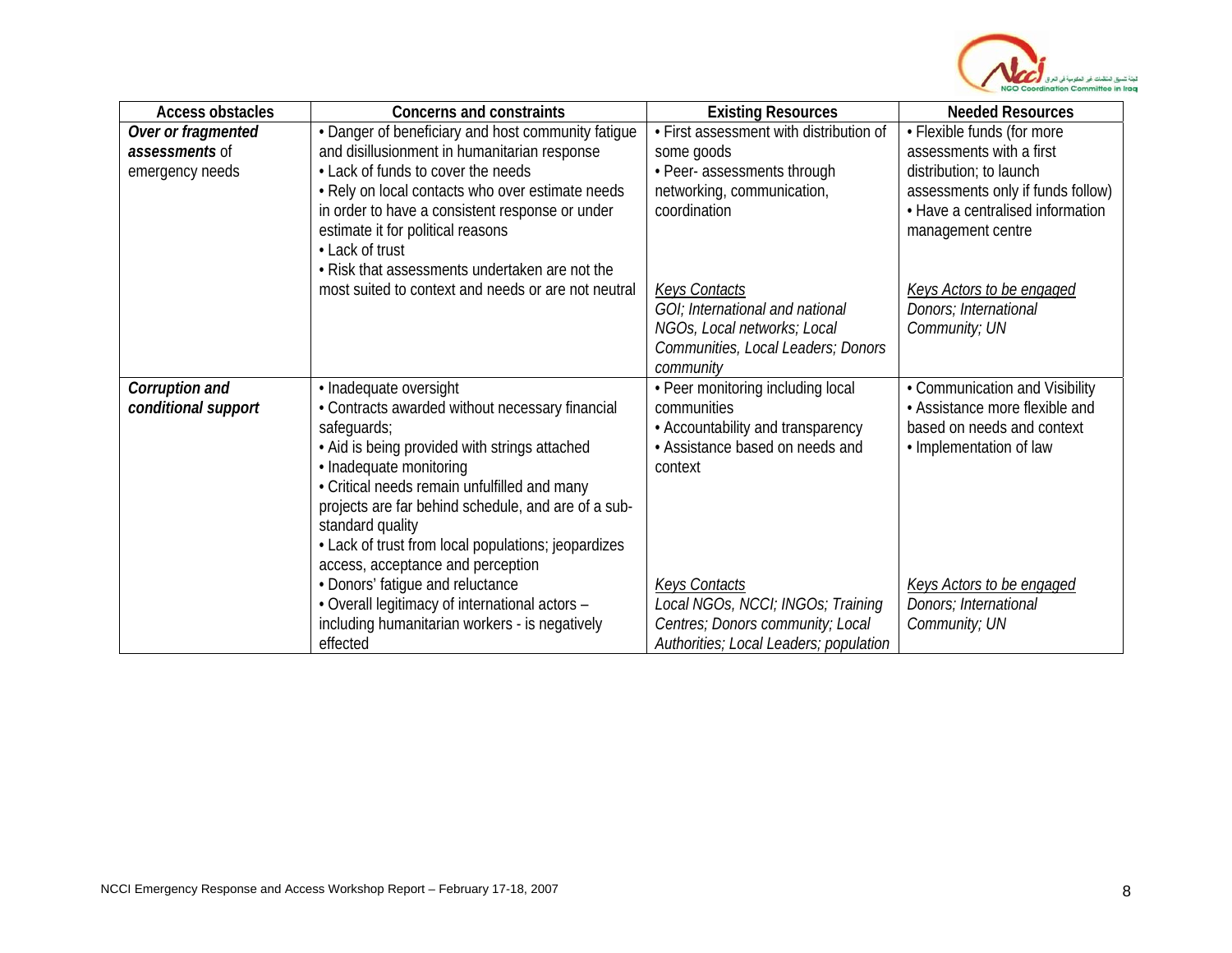

## *Matrix 2: Access Points and Facilitators*

Most Access points have already been identified. Some are already in use, and others are considered as possibilities. Facilitators, often at a local level or specific resources have to be used to help with improving or creating access. In most of the points below, an updated database of local contacts managed by talented and adaptable managers able to deal with unpredictable obstacles are absolutely needed. The need to have diversified teams requires adequate funding, as multiple staff means more expenses.

| <b>Access Points</b>            | Existing | Possible | <b>Facilitators and needed resources</b>                                                          |
|---------------------------------|----------|----------|---------------------------------------------------------------------------------------------------|
| <b>Barrier Elements</b>         |          |          |                                                                                                   |
| • Borders                       | Yes      |          | <b>Facilitators: National and Regional Authorities; Regional</b>                                  |
|                                 |          |          | Offices of International Organisations; Population                                                |
|                                 |          |          | Resources: Networking and lobbying; legal Framework                                               |
| • Boundaries                    | Yes      |          | Facilitators: Local Authorities; Forces on the ground; Local                                      |
|                                 |          |          | leaders; NGOs; Population                                                                         |
|                                 |          |          | Resources: Networking; information management; diversified                                        |
|                                 |          |          | teams; key contacts                                                                               |
| • Check Points                  | Yes      |          | Facilitators: Forces on the Ground; Local leaders, Local                                          |
|                                 |          |          | Authorities; NGOs; Population                                                                     |
|                                 |          |          | Resources: Networking; Information management; Lobbying;<br>legal framework and diversified teams |
| <b>People Elements</b>          |          |          |                                                                                                   |
| • Key contacts at a local level | Yes      |          | Facilitators: Local Leaders; Local Authorities; NGOs;                                             |
|                                 |          |          | Population; Forces on the Ground                                                                  |
|                                 |          |          | Resources: Networking; Information Management; diversified                                        |
|                                 |          |          | teams                                                                                             |
| • Focal Points                  | Yes      |          | Facilitators: NGOs; Local Leaders                                                                 |
|                                 |          |          | Resources: Networking; Funding;                                                                   |
| • Beneficiaries                 | Yes      |          | <b>Facilitators: Population; community leaders; NGOs</b>                                          |
|                                 |          |          | Resources: Networking, information Management; diversified                                        |
|                                 |          |          | teams                                                                                             |
| • Informal Networks             | Yes      |          | <b>Facilitators: Population; local leaders; criminal gangs; Family</b>                            |
|                                 |          |          | Resources: Networking                                                                             |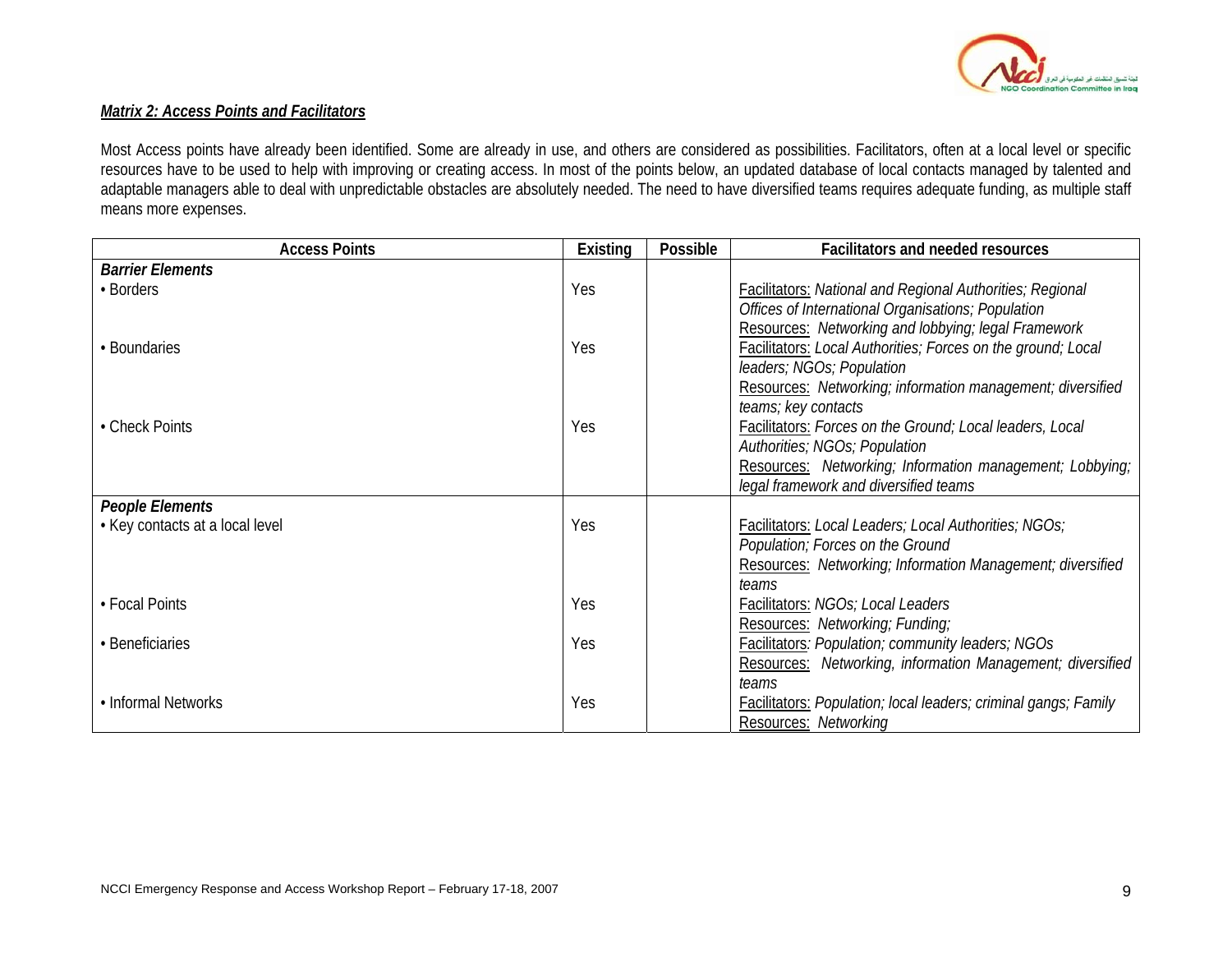

| <b>Physical Elements</b><br>• Operational Bases                                        | Yes |     | Facilitators: NGOs; Local leaders; Religious leaders; Teachers<br>Resources: Existing Facilities (Mosques, Health and public<br>facilities, schools, distribution points)                  |
|----------------------------------------------------------------------------------------|-----|-----|--------------------------------------------------------------------------------------------------------------------------------------------------------------------------------------------|
| • Pre-positioned warehouses                                                            |     | Yes | Facilitators: NGOs; Local and regional Authorities;<br>International Organisations; Local and religious leaders<br>Resources: Funding and Lobbying; Existing markets; legal<br>Framework   |
| • Existing structures                                                                  | Yes |     | Facilitators: NGOs; local leaders; local authorities<br>Resources: Assessment; Information management;<br>Networking                                                                       |
| • Natural Resources                                                                    |     | Yes | Facilitators: Authorities; Forces on the Ground; NGOs<br>Resources: Funding; Lobbying, Networking; legal framework                                                                         |
| <b>Movement Elements</b>                                                               |     |     |                                                                                                                                                                                            |
| • Roads and transport corridors                                                        | Yes |     | <b>Facilitators: NGOs; Local and National Authorities; Forces on</b><br>the Ground: Local Networks<br>Resources: Information management; Networking; diversified<br>teams; legal framework |
| • Exchange stations (change of vehicles / drivers to pass from one area<br>to another) | Yes |     | Facilitators: Local networks; NGOs; population; Forces on the<br>ground<br>Resources: Funding; Networking; diversified teams                                                               |
| • Air Access                                                                           |     | Yes | Facilitators: National Authorities; Regional authorities;<br>International organisations; International Community<br>Resources: Funding; Planes; sharing; legal framework                  |
| • Massive Convoys                                                                      |     | Yes | <b>Facilitators: Regional, National and Local authorities; Forces</b><br>on the ground; Local Networks<br>Resources: Funding; Lobbying; Sharing; legal framework                           |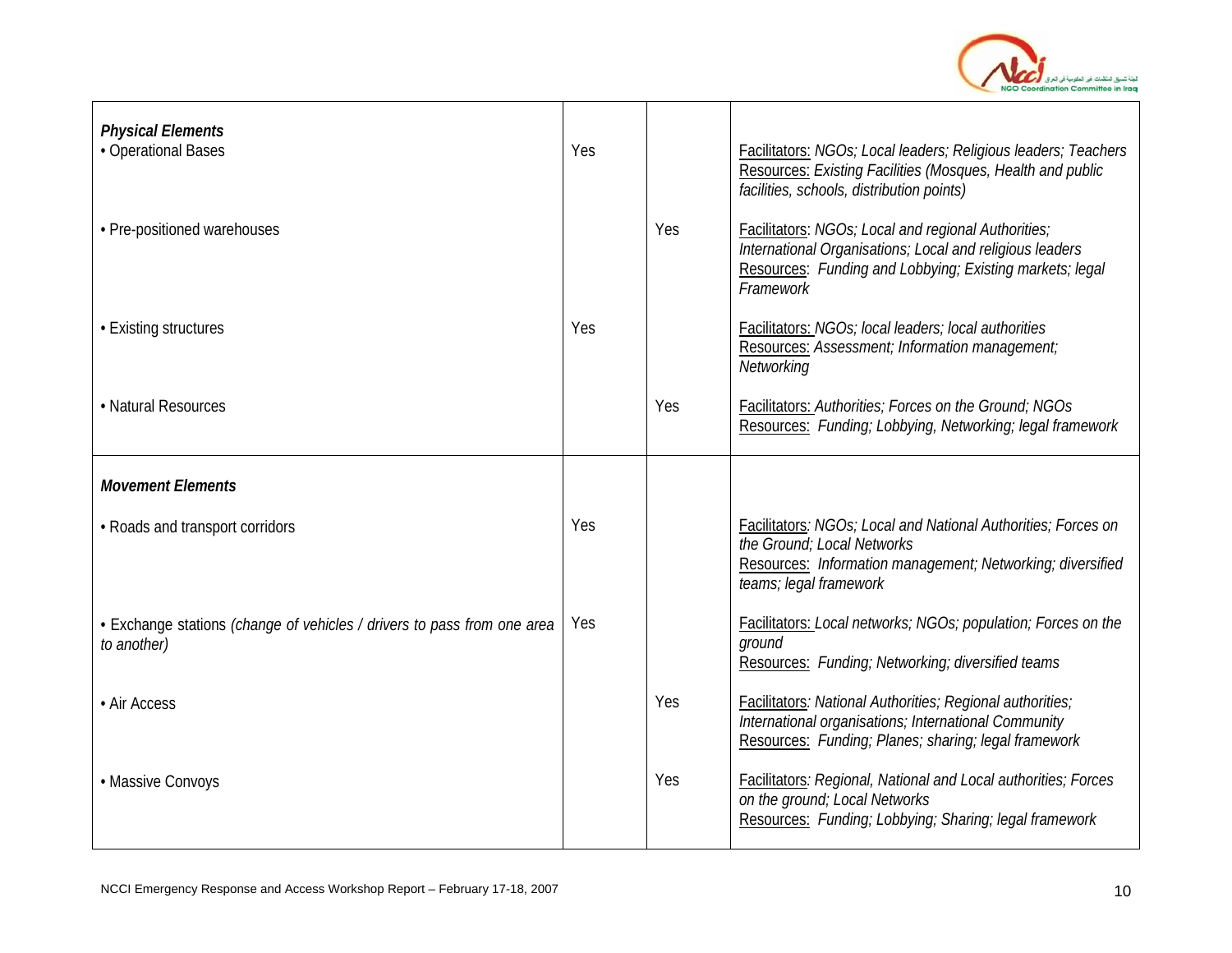

| <b>Hidden Elements</b>    |     |     |                                                                                                                                                         |
|---------------------------|-----|-----|---------------------------------------------------------------------------------------------------------------------------------------------------------|
| • Criminality – Smugglers |     | Yes | Facilitators: Criminal gangs; Informal contacts; local networks;<br>forces on the ground<br>Resources: unknown                                          |
| • Black Market            | Yes |     | <b>Facilitators: Criminals; population; informal contacts</b><br>Resources: Items impossible to import (Fuel, Gas) if not<br>available in local markets |
| • Corruption              |     | Yes | Facilitators: Any facilitator who refuse to help without bindery<br>Resources: unknown                                                                  |